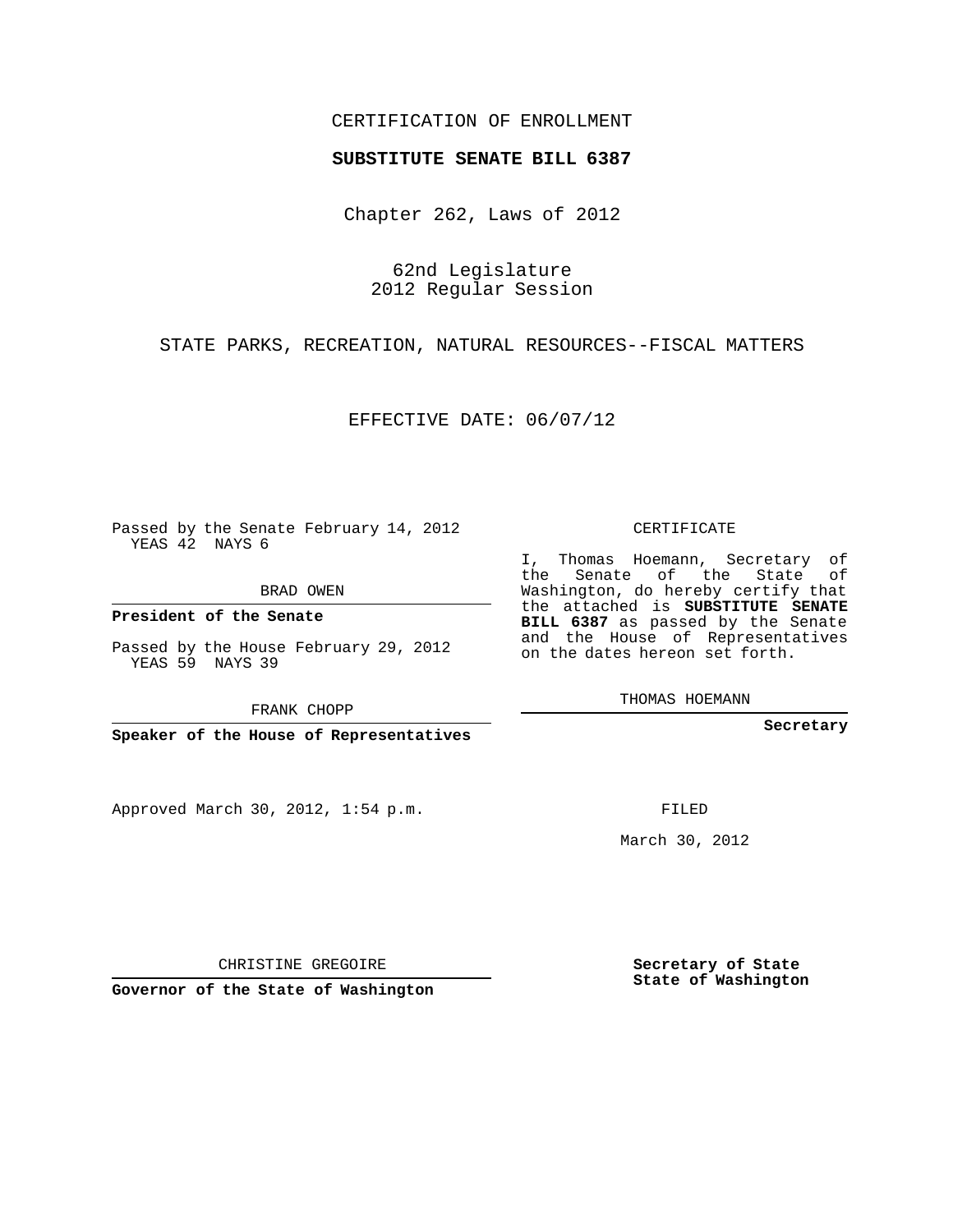## **SUBSTITUTE SENATE BILL 6387** \_\_\_\_\_\_\_\_\_\_\_\_\_\_\_\_\_\_\_\_\_\_\_\_\_\_\_\_\_\_\_\_\_\_\_\_\_\_\_\_\_\_\_\_\_

\_\_\_\_\_\_\_\_\_\_\_\_\_\_\_\_\_\_\_\_\_\_\_\_\_\_\_\_\_\_\_\_\_\_\_\_\_\_\_\_\_\_\_\_\_

Passed Legislature - 2012 Regular Session

**State of Washington 62nd Legislature 2012 Regular Session**

**By** Senate Energy, Natural Resources & Marine Waters (originally sponsored by Senator Ranker)

READ FIRST TIME 02/02/12.

 AN ACT Relating to state parks, recreation, and natural resources fiscal matters; and amending RCW 3.62.020 and 7.84.100.

BE IT ENACTED BY THE LEGISLATURE OF THE STATE OF WASHINGTON:

 **Sec. 1.** RCW 3.62.020 and 2011 1st sp.s. c 44 s 1 are each amended to read as follows:

 (1) Except as provided in subsection (4) of this section, all costs, fees, fines, forfeitures and penalties assessed and collected in whole or in part by district courts, except costs, fines, forfeitures and penalties assessed and collected, in whole or in part, because of the violation of city ordinances, shall be remitted by the clerk of the district court to the county treasurer at least monthly, together with a financial statement as required by the state auditor, noting the information necessary for crediting of such funds as required by law.

14 (2) Except as provided in RCW 10.99.080<sub>1.</sub> 7.84.100(4), and this section, the county treasurer shall remit thirty-two percent of the noninterest money received under subsection (1) of this section except certain costs to the state treasurer. "Certain costs" as used in this subsection, means those costs awarded to prevailing parties in civil actions under RCW 4.84.010 or 36.18.040, or those costs awarded against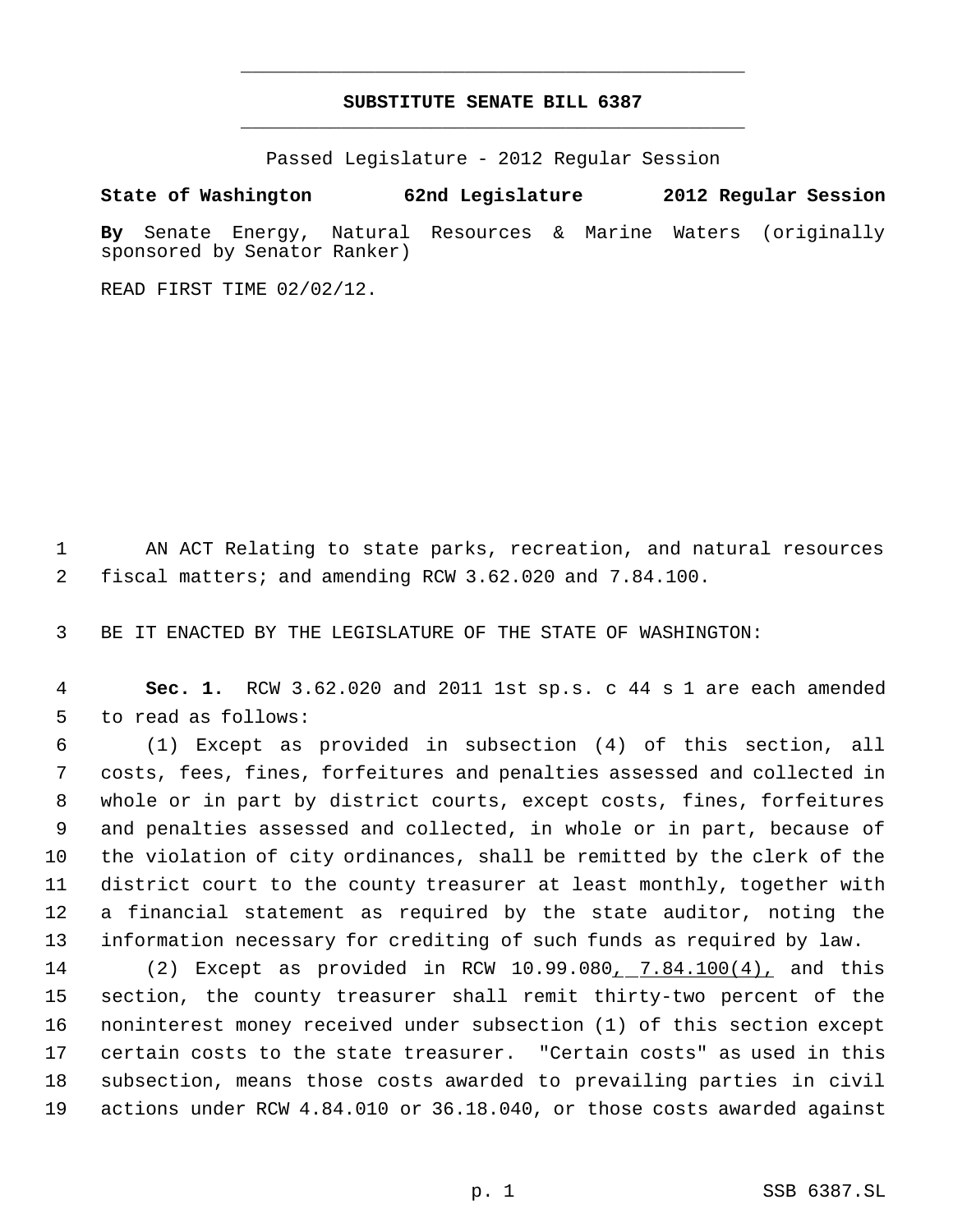convicted defendants in criminal actions under RCW 10.01.160, 10.46.190, or 36.18.040, or other similar statutes if such costs are specifically designated as costs by the court and are awarded for the specific reimbursement of costs incurred by the state or county in the prosecution of the case, including the fees of defense counsel. With the exception of funds to be transferred to the judicial stabilization trust account under RCW 3.62.060(2), money remitted under this subsection to the state treasurer shall be deposited in the state general fund.

 (3) The balance of the noninterest money received by the county treasurer under subsection (1) of this section shall be deposited in the county current expense fund. Funds deposited under this subsection that are attributable to the county's portion of a surcharge imposed under RCW 3.62.060(2) must be used to support local trial court and court-related functions.

 (4) Except as provided in RCW 7.84.100(4), all money collected for county parking infractions shall be remitted by the clerk of the district court at least monthly, with the information required under subsection (1) of this section, to the county treasurer for deposit in the county current expense fund.

 (5) Penalties, fines, bail forfeitures, fees, and costs may accrue interest at the rate of twelve percent per annum, upon assignment to a collection agency. Interest may accrue only while the case is in collection status.

 (6) Interest retained by the court on penalties, fines, bail forfeitures, fees, and costs shall be split twenty-five percent to the state treasurer for deposit in the state general fund, twenty-five percent to the state treasurer for deposit in the judicial information system account as provided in RCW 2.68.020, twenty-five percent to the county current expense fund, and twenty-five percent to the county current expense fund to fund local courts.

 **Sec. 2.** RCW 7.84.100 and 1987 c 380 s 10 are each amended to read as follows:

 (1) A person found to have committed an infraction shall be assessed a monetary penalty. No penalty may exceed five hundred dollars for each offense unless specifically authorized by statute.